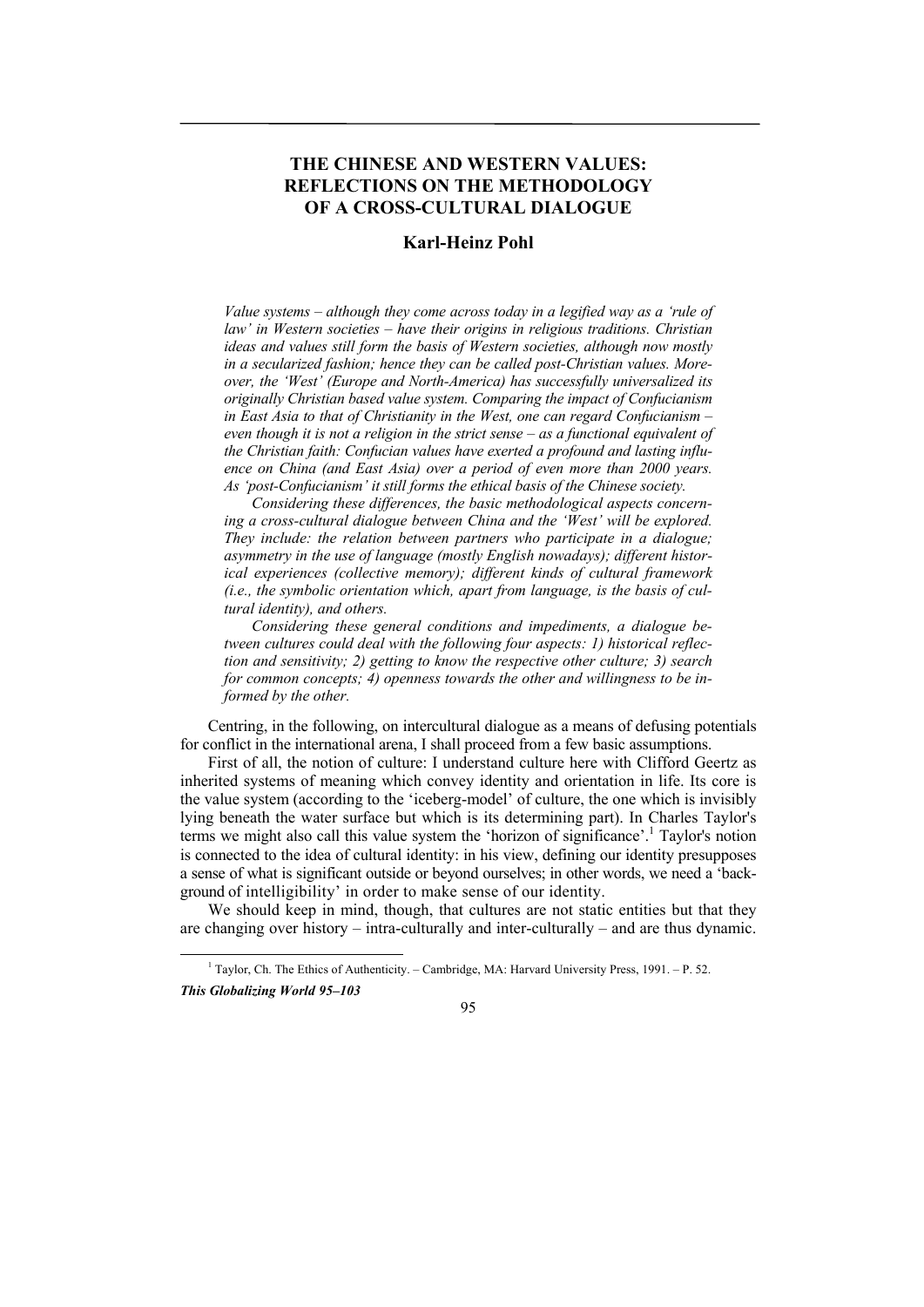They also allow for considerable differences within themselves. This dynamic of understanding cultures should not lead us, however, into other extremes, such as we often find in post-modern discourse, that is to proceed from a principal and fundamental hybridity of all cultures. In contrast to this fashionable viewpoint I want to emphasize the slowness of cultural changing processes – or the inertia of cultures. For historical processes are by nature quite long, and there is a certain resistance to sudden changes in value systems. Therefore, we can  $-$  statistically, as it were  $-$  often discern a certain mainstream or centre of gravity in cultures.

Second, being fully aware of the dangers of simple dichotomies, which have become close to being politically incorrect in an era of multi-culturalist creed and ideological anti-essentialism, I still consider simplifications as models to be useful, if not indispensable, namely for the purpose of making basic comparisons. For this reason, I shall refer to certain cultural models which have evolved through history at different ends of the world, such as the Sinic model of East Asia with China as its cultural centre or the Western, European-American model.

Third, cross-cultural dialogue is a hermeneutic attempt of understanding the other, in Hans-Georg Gadamer's terms of getting different horizons to overlap or to merge ('fusion of horizons').<sup>2</sup> This attempt of intercultural understanding has, of course, also its limitations. An intercultural point of view tries to assume a virtual standpoint between cultures; but we cannot, strictly speaking – even in the social sciences – completely step out of our horizon of expectations, which is shaped by our value system, in addition to our individual experience, history, readings, *Zeitgeist* related preferences and such. Understanding, after all, might be seen as just another form of misunderstanding. For this reason, my following musings will in the end offer nothing else but a probably very subjective and thus mistaken interpretation of cultures and the dynamics between them – I could also call it in the Chinese philosopher *Zhuangzi's* words a 'well-frog view' of cross-cultural hermeneutics.

### **The Dialogue between Civilizations: Methodological Considerations**

How should we approach an intercultural dialogue between the East and the West? Which parameters influence it, what kind of conditions are favorable for it and what should it deal with? First of all, we have to be clear about certain basic conditions of dialogue in general that we are unaware of most of the time. Therefore, I would like to propose in the following a few methodological considerations.

– There is, to begin with, the question of the *relation between the two partners* who participate in a dialogue. Although our understanding of a dialogue presupposes a fundamental equality of partners, the actual relationship due to different political, economical, cultural and military power or due to a different standard of development is in fact often asymmetrical.

– The decision *which language to use* in a dialogue – being mostly American English nowadays – also results in asymmetry.

– Different *historical experiences* are decisive factors for the evaluation of certain contentious issues. The political discourse in Europe, for example, has been moulded by devastating religious wars, fierce national rivalries, the conquest of new worlds, genocide and the philosophy of Enlightenment, while in the history of East Asia we can hardly find any equivalent for these experiences. In the West, we most naturally pre-

 $\frac{1}{2}$ <sup>2</sup> Gadamer, H.-G. Truth and Method. - New York: Continuum, 1997.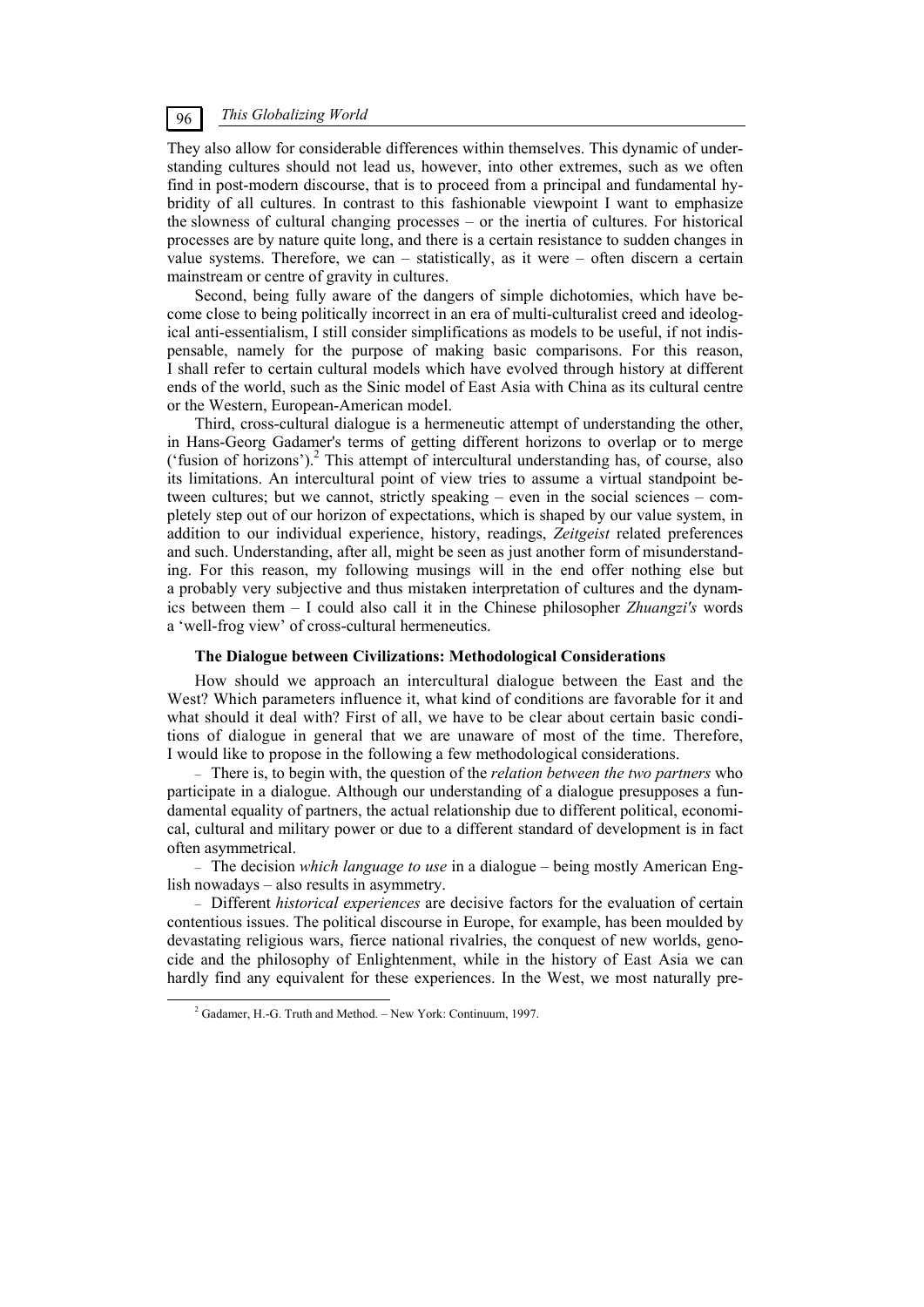suppose that East Asian partners in a dialogue share our position of critical rationalism (and a critical public sphere) without considering that this approach has its very specific foundation and realizations in the European Enlightenment. These are decisive factors for the evaluation of certain contentious issues and are related to what Jan Assmann has called collective or '*cultural memory*'.<sup>3</sup>

– The *symbolic orientation* which, apart from language, is the basis of cultural identity, is very important. This includes different kinds of *cultural framework* with regard to *myths, images, allusions as well as references to literature, art, religion and philosophy.*

– A great impediment for intercultural understanding is an *ethnocentric attitude* which, however, is very common in all cultures; what counts is only what one knows.

– Yet, ethnocentrism still has another side: from the viewpoint of cultural hermeneutics, we, first of all, need a firm 'centre', a framework for our orientation, before approaching the other. A '*reflected*' *ethnocentrism* is aware of this necessity. An uncritical ethnocentrism, however, treats cultural manifestations as mere superficial phenomena and neglects their foundation in the history of ideas (*e.g.,* the attribution of a ritualized politeness to the Chinese which in the West is looked upon as something negative nowadays, without knowing its roots in Chinese ethics and without having an idea of its inherent positive meaning).

– Another pitfall is to *judge the reality of the other according to one's own ideals* without considering historical developments and processes or allowing the own reality being judged by the ideals of the other.

– It is also common to *view inconsistencies in the other culture as logical mistakes* instead of accepting them as natural ambivalence (or being aware of contradictory phenomena within one's own culture).

– People easily fall into the *similarity trap*, assuming that, because of superficial similarities, what one deals with is one and the same (this fallacy has first been encountered in language learning; in terms of cultural phenomena, see the just mentioned example of politeness).

– Some of the most ardent proponents of inter- or cross-cultural dialogue in the West take it as a means – according to their ideological universalistic convictions – to *level all cultural difference*, the sooner the better. This is not very useful when we want to pursue a dialogue with one another.

– We have to be aware of different stages of development between the 'West' and the 'rest' of the world (*e.g.,* in the implementation of basic rights). The consequence of this assessment is not a cultural relativism but a *historical relativism*.

– Intercultural dialogue cannot be understood as one side (the student) accepting the views of the other (the teacher). Much rather it should be based on *equality*, mutual enrichment, enhancing mutual understanding.

Considering these general conditions and impediments, an intercultural dialogue could deal with the following four aspects:

1. Historical reflection and awareness of our own standards.

2. Getting to know the respective other culture, in particular, the logics of its value system.

 $\frac{3}{3}$ <sup>3</sup> Assmann, J. Cultural Memory and Early Civilization: Writing, Remembrance, and Political Imagination. – Cambridge: Cambridge University Press, 2011.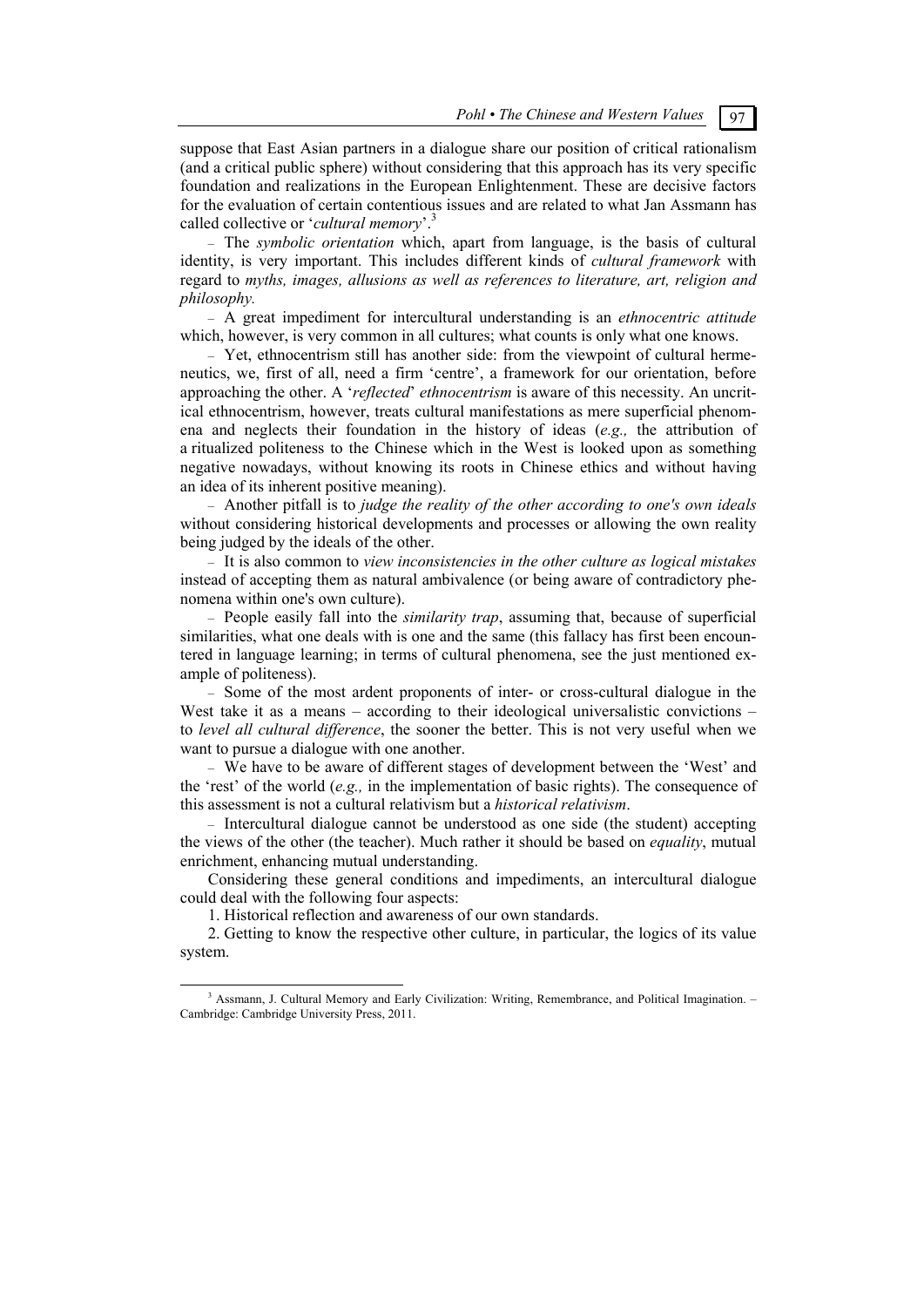- 3. Search for common concepts.
- 4. Openness towards the other and willingness to be informed by the other.
- *1. Historical reflection and awareness of our own standards*

We engage in cross-cultural dialogue quite naturally on the basis of our own (political) standards and values, that is, if we take the American model as the *de facto* norm for so-called 'modern societies', from the standard of a post-industrialized, individualistic, pluralistic, libertarian, multi-cultural and multi-ethnic immigrant society. But if we do so, we forget not only that the majority of people across the globe neither live in such societies, nor that they would necessarily find such a standard as desirable as we do, we also forget the historical process and shaping factors that led to our standard.

Value systems as the core of cultures have their origins in religious traditions. As to our own so-called Western culture, whether we like it or not, Christian ideas and values still form the basis of Western societies, although now mostly in a secularized fashion and therefore not easily recognizable; hence we might better call them post-Christian values.

Hence, on a bedrock of Christian value orientation, a set of secular ideas and values developed: the combination of individualism, rationalism, scientism and ideology of progress. It became the driving force in turning Western-style modernization into an endeavour with a tremendous global or universalistic impact. In the course of this development not only half of the globe was colonized by the Europeans but a 'onedimensional order of progress' was superimposed upon the world with its multitude of peoples. As the Korean scholar Yersu Kim, a philosopher formerly in charge of the UNESCO 'Universal Ethics' project, remarks:

The synthesis had such a pre-eminence in the minds and affairs of men that nations and societies were practically unanimous in accepting Westernization as the only means of ensuring a viable future. Under the banner of modernization, they abandoned customary truths, values and ways of life, and accepted their degree of Westernization as their measure of progress and regress.<sup>4</sup>

Thus, the 'West' (Europe and North America) has successfully universalized its originally Christian based value system. This was achieved in the age of colonialism and imperialism with the development of science and (military) technology and driven by a quest for discovery. The new Western post-Christian 'civil religions' (the ideals of civil society, liberalism *etc.*) have inherited the universalistic ideals, the original missionary zeal and absolutist claim of its religious predecessors.

If we compare the impact of Confucianism in East Asia to that of Christianity in the West, we can regard Confucianism – even though it is not a religion in the strict sense and historically as heterogeneous as Christianity – as a functional equivalent of the Christian faith: Confucian values have exerted a profound and lasting influence on China (and East Asia) over a period of even more than 2000 years. Confucianism also claimed universal relevance of its teaching. Compared to Christianity, it lacked, however, the zealous missionary spirit. Instead, it spread to the rest of East Asia as an exemplary teaching of a harmonious social and moral order. Although Confucianism as an institution, unlike the Christian churches, disappeared with the end of imperial Chi-

 $\overline{\phantom{a}}$ <sup>4</sup> Kim, Y. A Common Framework for the Ethics of the  $21<sup>st</sup>$  Century. – Paris: UNESCO Division of Philosophy and Ethics, 1999.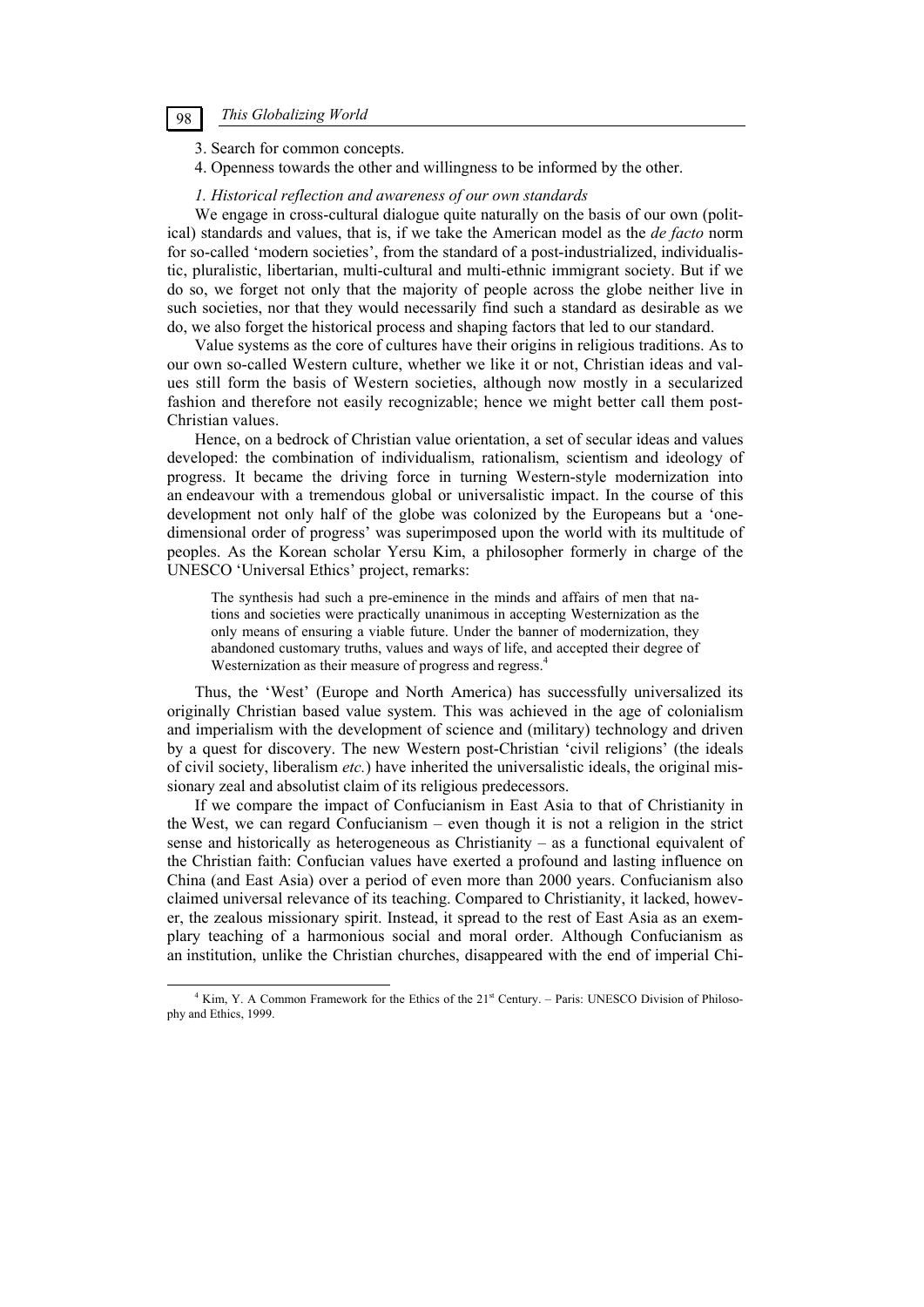na, it formed and, to a certain extent as 'post-Confucianism', still forms the ethical basis of the Chinese society.

*2. Getting to know the respective other culture, in particular, the logics of its value system* 

Themes for a cross-cultural dialogue might, first, be the respective philosophical and religious traditions. Although the influence of religions has ceded considerably in the European secular societies, it would be impossible to properly understand the post-Christian value system without taking into consideration the transformation process through which religious values have become secularized into socio-political ideals or morals turned into codified law. The 'habits of the heart'<sup>5</sup> are shaped by traditions whose working, in general, eludes our awareness.

The Chinese (and East Asian) traditions are, of course, just like those of the West, very diverse, and yet we can find some common traits that are, collectively speaking, different from their occidental counterparts:

1. More important than faith in revelations or 'teachings' believed to be true (ortho*doxy*) is right practice (ortho*praxy*) among men.

2. Not the transcendent is the sacred but the secular (Herbert Fingarette), the common or worldly, such as fulfilment of interpersonal duties (in Confucianism) or the natural (in Daoism/Zen-Buddhism).

3. The different schools do not compete with one another, nor do they try to oust each other; they tolerate one another and thus form a syncretistic unity.

This shows that Chinese religious/philosophical thought – different from the Western mainstream – does not pursue quasi-transcendental or epistemological questions (relationship between the world of senses and the metaphysical world); its focus, apart from being more inclusive than exclusive, is rather worldly and rationally pragmatic.

The different religious traditions in China have also led to a specific political culture with other priorities for the common good and living together in society. China and most of the East Asian countries give top priority to social harmony and stability. This preference is grounded in Confucian thought which, as is well known, has spread from China to Korea, Japan and Vietnam and which sees society or state modelled after the family, with consensus and harmony being essential for the survival of both. We thus find here rather a culture of consensus, built on the social cohesion of families and relationships, in comparison to Western societies which, particularly in the modern age of liberal democracies, are based on a pattern of conflict and have the individual as their fundamental element. According to the latter, history, politics and society develop through conflicts between antithetical forces (election fights, labor disputes, class conflict, lately also gender war, *etc.*) and progress towards a liberated world of autonomous individuals.

Next to individual liberty, the main battle-cry of the French Revolution was equality. Its backdrop was a class society in the *ancien régime* in which the majority of the bourgeois was dominated by a minority of nobility and clergy. In modern Western societies, equality is vigorously defended by the secular offspring of Christianity and is called, in today's terms, social justice. In the Chinese society, patterned after the Confucian model of the family, in which we have a natural hierarchy between parents and

 $\frac{1}{5}$  $<sup>5</sup>$  Bellah, R., Madsen, R., Sullivan, W. M., Swindler, A., Tipton, S. M. Habits of the Heart: Individualism and</sup> Commitment in American Life. – Berkeley, CA: University of California Press, 1985.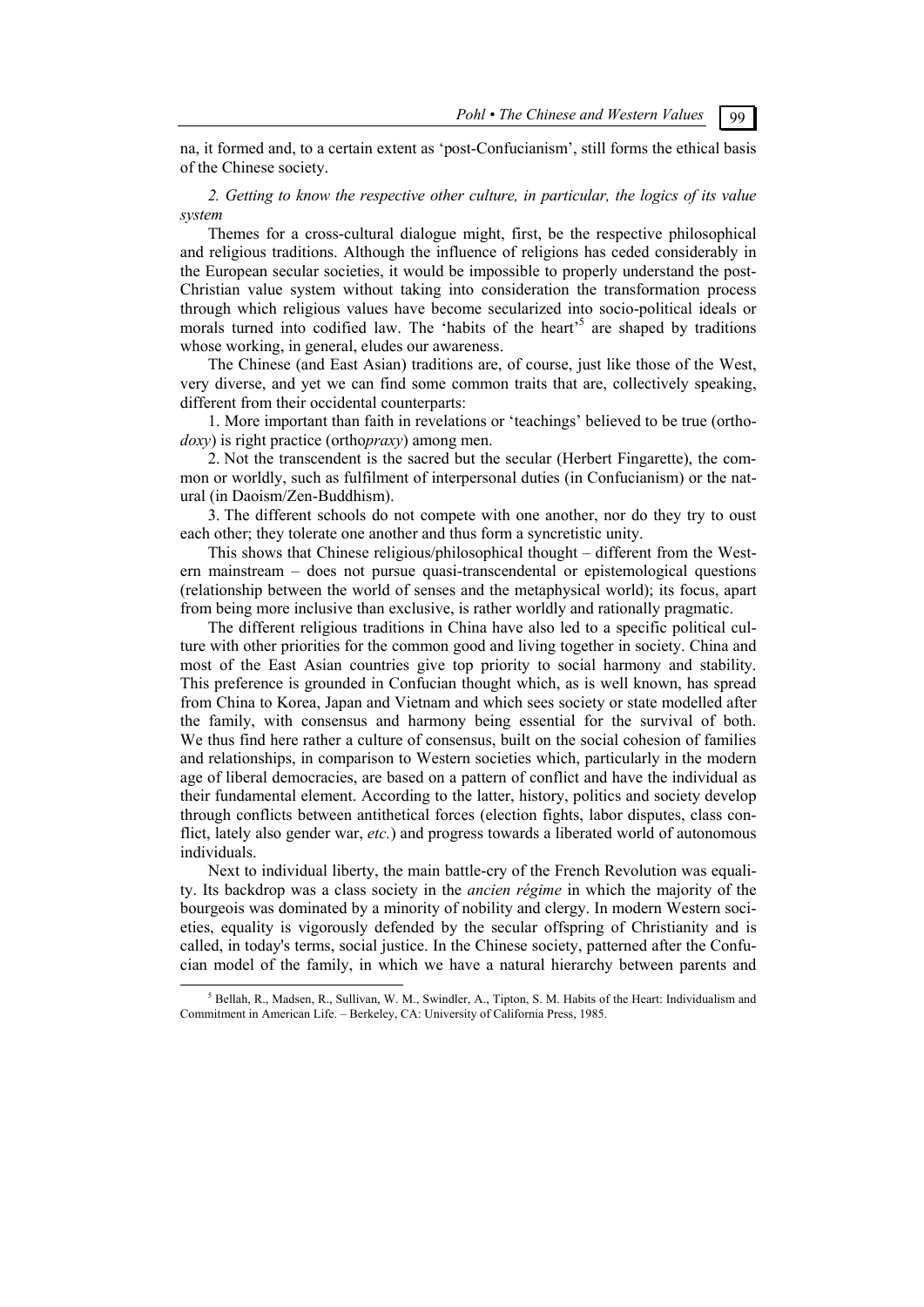children, equality was hardly ever an issue (apart from the Cultural Revolution). Instead, men and women were and largely still are seen in a network of relationships in which there is higher or lower status, mostly according to the principle of seniority or academic merit. We could thus characterize Chinese culture as a status-oriented culture, as compared to an equality culture in the West.

Lastly, the Chinese society is more shaped by particular relationships and networks, emphasizing the principle of reciprocity as well as duties and responsibilities (this applies as well for other East Asian societies). This is in contrast to the Western tradition which, with claims and rights in accordance to natural or positive law, sets universal rules and codes for everyone alike. For this reason we may follow Fons Trompenaars's distinction of universalistic *vs.* particularistic in describing Western and Chinese cultures respectively.<sup>6</sup>

As already mentioned, such a black-and-white dichotomy is – as a model – rather simplified. And yet, not only statistically speaking, but also because it highlights certain traits and trends, it is still justifiable, if treated with due caution. To give an example, the value of social harmony might well be questioned by pointing out the many instances – from the earliest times until the most recent past – when harmony or consensus does not seem to have played a significant role in China. We should not overlook, however, that certain ideals (which is not the same as essences) do play a decisive role in the history of a civilization, even if these ideals  $-$  by nature  $-$  can never be fully realized. Regarding Western civilization, one might meditate for a moment on the notion that ideals such as charity, peaceableness, equality and the singularity of every person before God, have in their secularized or politicized forms – as social welfare, peace missions, equality before the law, human dignity and rights – moulded our thought and practice in an undeniable way, although the 2000-year long history of the Christian Occident seems to have been a far cry from charity and peace. This is to say, we should be cautious dismissing the shaping power of certain ideals through history by pointing out singular incidents of non-congruence.

#### *3. Search for common concepts (trans-cultural universals)*

Simply put, while making comparisons, we can either highlight the similarities or the differences. Having just focused on the differences, we should now look for the similarities. In fact, the search for common concepts in different cultures has been the mainstream of cross-cultural endeavours for quite a while. These concepts are sometimes called trans-cultural universals. There is, for example, in the Confucian as well as in the Christian tradition the concept of the Golden Rule (in its positive and negative form); in *Mencius* we find ideas of an inborn goodness of human nature which correspond to those of Aristotle as well as to natural law and the modern notion of human dignity. Mencius also has the idea of 'humane government' (*ren zheng*), giving priority to the people and not to the ruler in the polity. Finally, we also find the ideal of the morally autonomous person, all of which has certain parallels in the history of Western thought.

We have to take into account, however, that these ideals exerted a different impact and led to a different philosophical and socio-political history. For example, the idea of moral autonomy of man did not bring about the notion of emancipation of the subject in the sense of Western philosophy, but a so-called 'personalism' (*gerenzhuyi*), meaning

 <sup>6</sup> Trompenaars, F. Riding the Waves of Culture. – London: Nicholas Brealey Publishing, 1993.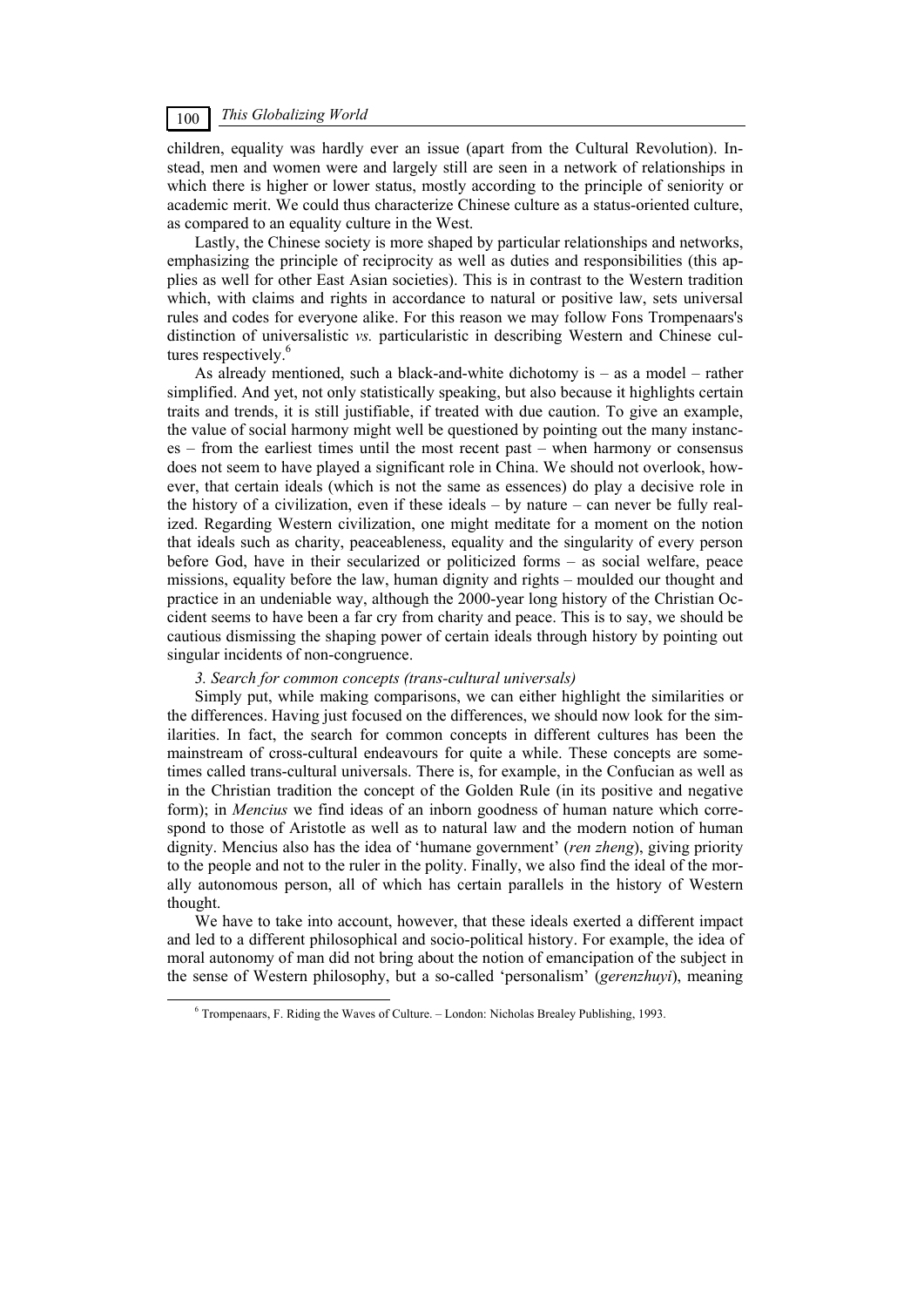that personal moral cultivation should lead to a heightened sense of responsibility for the common good – an attitude which we find, for example, in the tradition of the *qing guan* (incorruptible official) and which is exemplified in the words of the great Song dynasty reformer Fan Zhongyan: 'To be the first to worry about the world's worries and to be last to enjoy the world's joys'.<sup>7</sup> In short, what was called for was not self-assertion but the overcoming of selfishness; not self-realization, as it is fashionable today, but self-transcendence, in other words, cultivation of oneself from a small, egocentric self to a large, all encompassing self (similarly to Buddhism where the recognition of the fictitiousness, the illusion of the self is, in fact, enlightenment).

Hence, we have to be aware of the similarity trap and keep in mind that these similar philosophical or political ideals developed in a different context, the main difference being that in Western thought there evolved around the Enlightenment and French Revolution an antagonism between state (government) and individual (citizen). This antagonism brought about the concepts of civil society and public sphere with the notion of citizens or intellectuals being critically and independently opposed to the state. In the Confucian tradition, however, the intellectual should be concerned about the welfare of the people and was always supposed to serve within the government; at the same time he ought to be a loyal critic of moral misconduct, an attitude which is certainly still alive and well in East Asian societies.

Neglecting this context, Western universalists mostly try to find traces of Enlightenment thought such as individual autonomy or notions of individual human rights, dignity, pluralism or democracy in the history of East Asian ideas, often combined with the reproach, that the Chinese, for example, are not maintaining their own traditional standards and would contradict their own tradition. According to such logic, a Chinese universalist could argue that Europeans or Americans find the ideals of charity, equality, justice and fraternity in their tradition but that they are not living up to them, for example, in their relationship to people or countries from the Third World. Apart from that, East Asian universalists might rather look for other trans-cultural universals, perhaps, the idea of accountability, unselfishness, altruism, *etc.* This means, we have to proceed with caution while looking for such universals. It should not lead us to find logical mistakes or contradictions between tradition (or ideal) and reality in the other culture.

### *4. Openness towards the other and willingness to be informed by the other*

Other than Europe and America, East Asia can refer to an already a century-long history of intercultural learning from the West. The following assessment made by an African might just as well hold true for East Asian intellectuals:

Which European could ever praise himself (or complain about) having put as much time, studies and effort into the learning of another 'traditional' society as the thousands of Third-World intellectuals who have studied in the school of Europe?<sup>9</sup>

This is a remarkable advance in terms of mutual openness and readiness to learn from each other. It might give us an idea of what we as Europeans (and, perhaps, also Americans) have to catch up with in terms of cross-cultural learning.

 $\overline{7}$  Fan Zhongyan. Inscription on the Yueyang-Tower (Yueyang-lou ji). Guwen guanzhi. – Taipei, 1981. 8 <sup>8</sup> Tu, Wei-Ming. Confucian Thought: Selfhood as Creative Transformation. – Albany, NY: State University of New York Press, 1985.

<sup>&</sup>lt;sup>9</sup> Miské, A.-B. Lettre ouverte aux elites du Tiers-Monde. – Paris: Sycomore, 1981.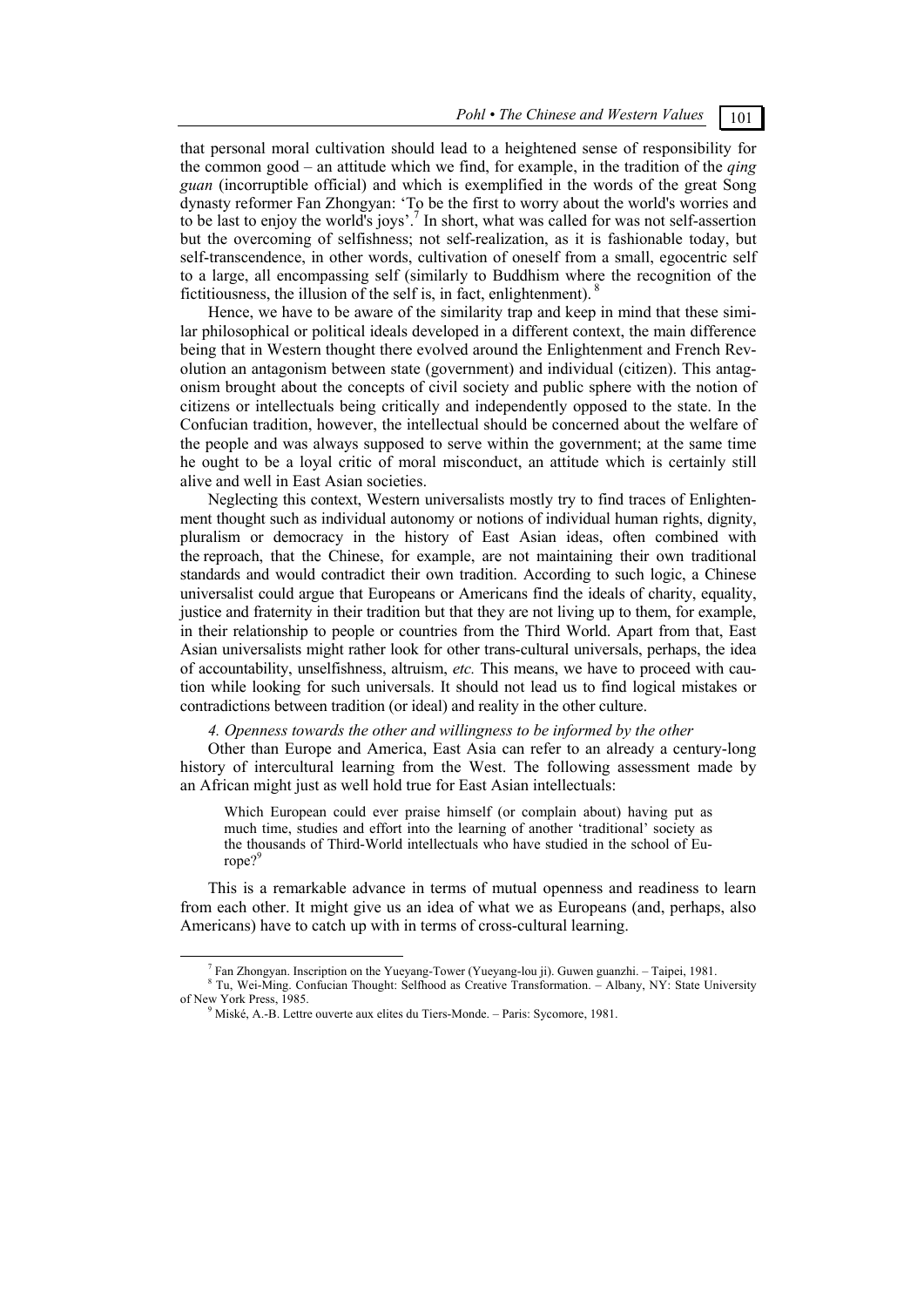In this context, the Sinic model might serve as a critical reflection of our own Western blueprint of the 'good society'. Such a critical reflection would entail a stocktaking as well as an extrapolation of the global implications of Western civilization into the future. In other words, we would have to ask what a civilizatory blueprint for the twenty-first century could be like. By now it has become clear that the Western model – although having been an unprecedented success-story and being copied worldwide – has serious deficiencies and would not, in many ways, stand up to the standards of a civilization, at least not in the sense the word 'civilized' is commonly used today. (This insight prompted Mahatma Gandhi's celebrated quip: asked 'Mr. Gandhi, what do you think of Western civilization?' he responded 'It would be a good idea'.<sup>10</sup>) We know by now that the ideology of progress and growth (built on the positive understanding of self-interest) underlying the present global capitalist system will sooner or later arrive at its economical and ecological limits simply because of the limitations of the natural resources and a growing world population. The risks inherent in a global (*i.e.,* universalistic) market with quick and unlimited capital flow between different regions of the world have also become apparent, having led not only to the 'Asian' financial crisis in 1997 but also to the most recent and far more serious 'American' financial crisis. The development of science has brought about a tremendous material progress; but the belief in scientism, as Immanuel Wallerstein pointed out, has also led to a separation of the true from the good in the social sciences, apart from the problem of their grounding in eurocentric presuppositions.<sup>11</sup> We consider social pluralism to be a great emancipatory leap forward but are also becoming more and more aware of the social fallout, of the waning of solidarity and the rise of social anomie, the break-up of families or other traditional institutions which used to lend stability and cohesion to our societies – in short, the weakening of the social fabric. We may reach a point where our generation will have to apologize to the later-born for the squandering, not only of natural but also of social and ethical resources – squandered in the spirit of *après nous le déluge*. Where are the cohesive forces in our societies, in which its members are only seen as standing in contractual relationship with one another? Such questions, I assume, will be at the top of the agenda of the twenty-first century.

### **Conclusion**

Because of basic ethnocentric attitudes, we find universalistic impulses regarding value systems in cultures or civilizations all over the globe. Having successfully universalized its originally Christian based value system, the 'West' shows particularly strong universalistic traits. There are for sure important universal messages in the Western (Christian *and* post-Christian) tradition, but there are just as important elements also in the Confucian tradition, not to mention contributions from other cultures. Particularly in view of the global dominance of Western secular values, they fulfil at least a locally valuable compensating or complementary function. Both the social problems in Western countries and the ecological crisis which we are facing today due to the dominance of the eurocentric development model should make us aware that the whole world might benefit considerably from alternative ways of thought, and we should therefore welcome the

<sup>&</sup>lt;sup>10</sup> Wallerstein, I. Eurocentrism and Its Avatars: The Dilemmas of Social Sciences // New Left Review. –<br>1997 – N<sub>0</sub> 101/102 – P 98

<sup>&</sup>lt;sup>11</sup> Wallerstein, I. Eurocentrism and Its Avatars... – P. 98. *Ibid.*